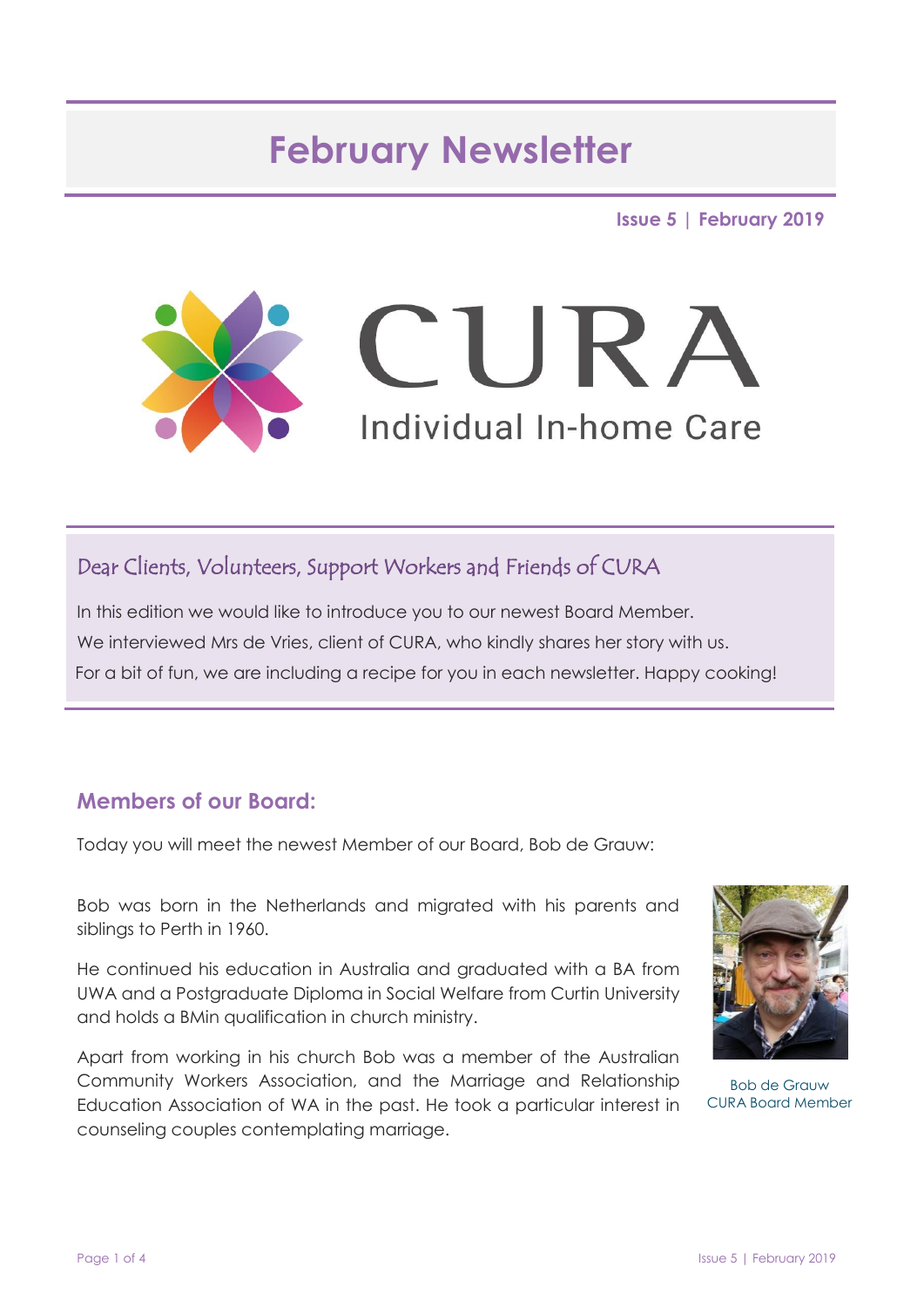

Mrs de Vries

### **A very big Thank You to our client, Mrs de Vries, for sharing her story with us:**

Today we would like to introduce you to Mrs Tineke de Vries.

Mrs de Vries has been living in Manoah Village for 20 years and has been a Client with Cura In-home Care for 6 years. She has agreed to share her experiences using both services with us.

I arrived in Australia in 1951, following my husband who was here already. The first years were very busy with building a new life and having five children.

When my youngest daughter was at Primary school I started studying at the then called Kindergarten Teacher's College and became a pre-primary teacher.

I worked in this profession for 15 years and really enjoyed it.

Today I have my children and their partners, 12 grandchildren and 11 great grandchildren and they all live in W.A.

After living in Victoria Park for 30 years, my husband and I decided to move and we bought a house in Thornlie. And we also bought a car and caravan and went travelling around Australia, once for a whole year.

Not long after, my husband becoming very unwell and his health rapidly declined. That is when we moved to Manoah.

I will never forget all the extra help and support we received during that time from the Head of Staff at Manoah house. IRENE

Years later I was looking for support for myself tried some advertised Service Providers, which did not really suit.

One day I went to visit one of my friends here in Manoah. She used Cura.

Soon I had a very interesting and meaningful Interview with José, one of their special ladies and I am very happy with their service and kindness.

What I value most about living in Manoah Village and getting support from Cura is that both organisations are very people /client centred and they really care for us.

The community spirit here at the village is valued by all of us and we feel very well supported and know that when we need help, it is available. Personally I am part of the weekly sewing group and also take part in special evenings, maybe stamppot night [Dutch winter dinner], games afternoon, Happy hour or Christmas dinner in the Village Hall.

Once or twice a week my Support Worker comes to me to help me with my domestic tasks, shopping and social support. I love those mornings!

I know that some people are hesitant to seek support at home and I would advise them to find a Service Provider that they feel comfortable with. For me it is really important to be able to phone Cura and get the support I need quickly and without complications. I love that they phone me to just hear how I am!

Looking back, I would choose again to move to Manoah Village and to have my home support through Cura.

Both are not "extravagant" organisations and they sure make me feel blessed.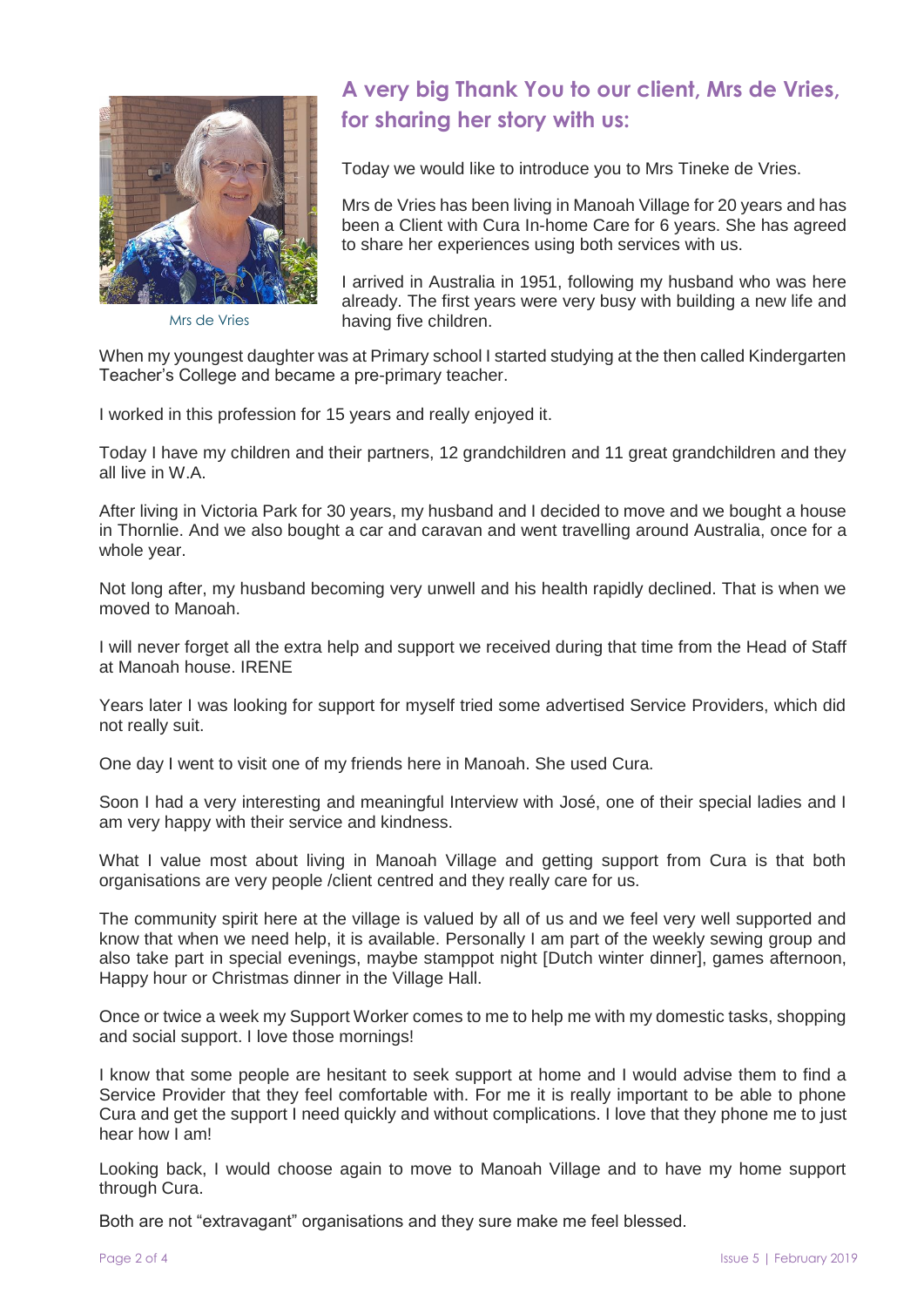#### **Our first Information Session was a success:**

Last week Manoah Homes and Cura In-home Care had their first combined Information Session at Manoah Village. CURA and Manoah have a long standing relationship as many people who live in Manoah Village also have a Home Care Package with Cura In-home Care.

We had people and their family members attending who are living in Manoah Village and receive a HCP from CURA; people who are still waiting to have their package allocated; and some who have only now started to look



into accessing a Home Care Package and were interested in having a look at the Manoah Village and the villas.

After the welcome given by Gerard Goiran, CEO of Manoah Village and Heidy Verweij, Business Development Manager from CURA, we gave a short introduction about who Manoah Village and Cura In-home Care are.



Then it was onto information on Home Care Packages and after a brief introduction on the different services available and how to access them, it was time for questions.

Some of the current clients of Cura In-home Care were happy to share their experience.

After this it was time to have a look around the village and into some of the villas.

Our hope that this information session would become an interactive and positive experience for all participants came true. The atmosphere reflected the vision of both Manoah and CURA, which is to provide a truly caring and supportive service.